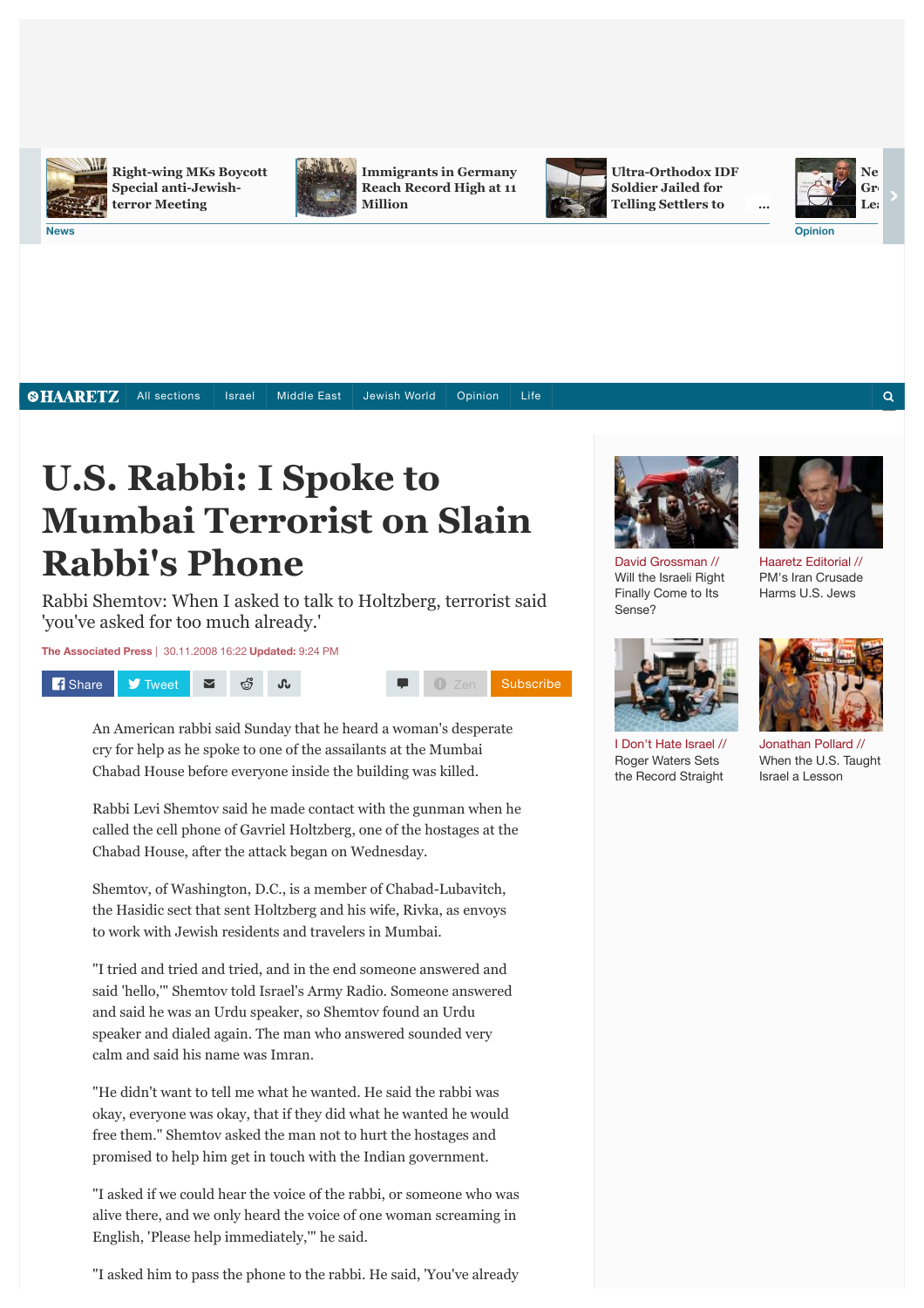asked for too much.'"

Shemtov called repeatedly, estimating he spoke to the man around five times. Eventually the assailant said the battery was dying and hung up.

Indian commandos raided the building before dawn Friday. When the raid ended at sundown, everyone inside the building was dead. Israel's Foreign Ministry said nine hostages, including the Holtzbergs, had been killed.



**[The Associated Press](http://www.haaretz.com/misc/writers/the-associated-press-1.237)**

## **You Might also Like**



**Haaretz | Opinion Israel's far right [finds a new level of](http://www.haaretz.com/opinion/1.667805) absurdity**

**CyberBreeze** Most Beautiful [Women On Earth ,](http://cyber-breeze.com/brace-your-eyes-the-most-beautiful-women-on-earth/?utm_source=Outbrain&utm_medium=referral&utm_campaign=OB-Beautiful-Int-DT) Number 1 is a

From The Web



**U.S. energy secretary: If I were [Israeli, I would take](http://www.haaretz.com/news/diplomacy-defense/.premium-1.669454)**



**WPLOL** The crazy family who [lived with the lion and](http://www.wplol.us/the-crazy-family-who-lived-with-the-lion-and-their-tragic-end/) their tragic end



**Haaretz | Jewish World U.S. Jewish groups [urge Israel to rein in](http://www.haaretz.com/jewish-world/jewish-world-news/1.669333) its Jewish**



**extremists**

**Babbel** 10 tips to learn any [language from a man](http://www.babbel.com/en/magazine/10-tips-from-an-expert?slc=engmag-a1-vid-bv1-tipsandtricks-ob&utm_source=outbrain&utm_medium=cpc&utm_campaign=cd_engall_gen_cde_bv1_polyglot) who speaks 9



**[Why Hebrew has so](http://www.haaretz.com/jewish-world/jewish-world-features/.premium-1.667193) many words for 'penis'**



**My 1st Class Life** [Top 20 Richest](http://myfirstclasslife.com/20-richest-people-time/?utm_source=ob-005c45964c0dd669c638340347bbb42f53&utm_medium=outbrain&utm_campaign=na) People Ever

[Recommended by](http://www.haaretz.com/beta/u-s-rabbi-i-spoke-to-mumbai-terrorist-on-slain-rabbi-s-phone-1.258533#) **Qutbrain** 

## **Comments**

### **[Sign in](javascript:loginPage();) to join the conversation.**

Sort comments by Newest first  $\begin{array}{c} \star \\ \star \end{array}$  Expand all

## **More Top Stories**

**[Ultra-Orthodox Kosher Authority Forces](http://www.haaretz.com/beta/.premium-1.669418) Jerusalem Cafe to Close on Shabbat**

By **Yair Ettinger** | 6 hours ago

**[U.S. Energy Secretary: If I Were Israeli, I](http://www.haaretz.com/news/diplomacy-defense/.premium-1.669454) Would Support the Iran Deal**

**By Barak Ravid** | 8 hours ago  $\sqrt{2}$  **2** 

*[Dan Kenan](http://www.haaretz.com/news/features/this-day-in-jewish-history/1.669357)*

**[This Day in Jewish History: Amos Kenan,](http://www.haaretz.com/news/features/this-day-in-jewish-history/1.669357) Iconoclast, Peacenik, and Would-be Assassin Dies**

By **David B. Green** | 9 hours ago

*[Mahmoud Ahmadinejad, then president of Iran](http://www.haaretz.com/news/middle-east/1.669413)*

**[Iran's Ahmadinejad Kicks O](http://www.haaretz.com/news/middle-east/1.669413)ff Political Comeback Campaign**

By **The Associated Press** | 14 hours ago **1**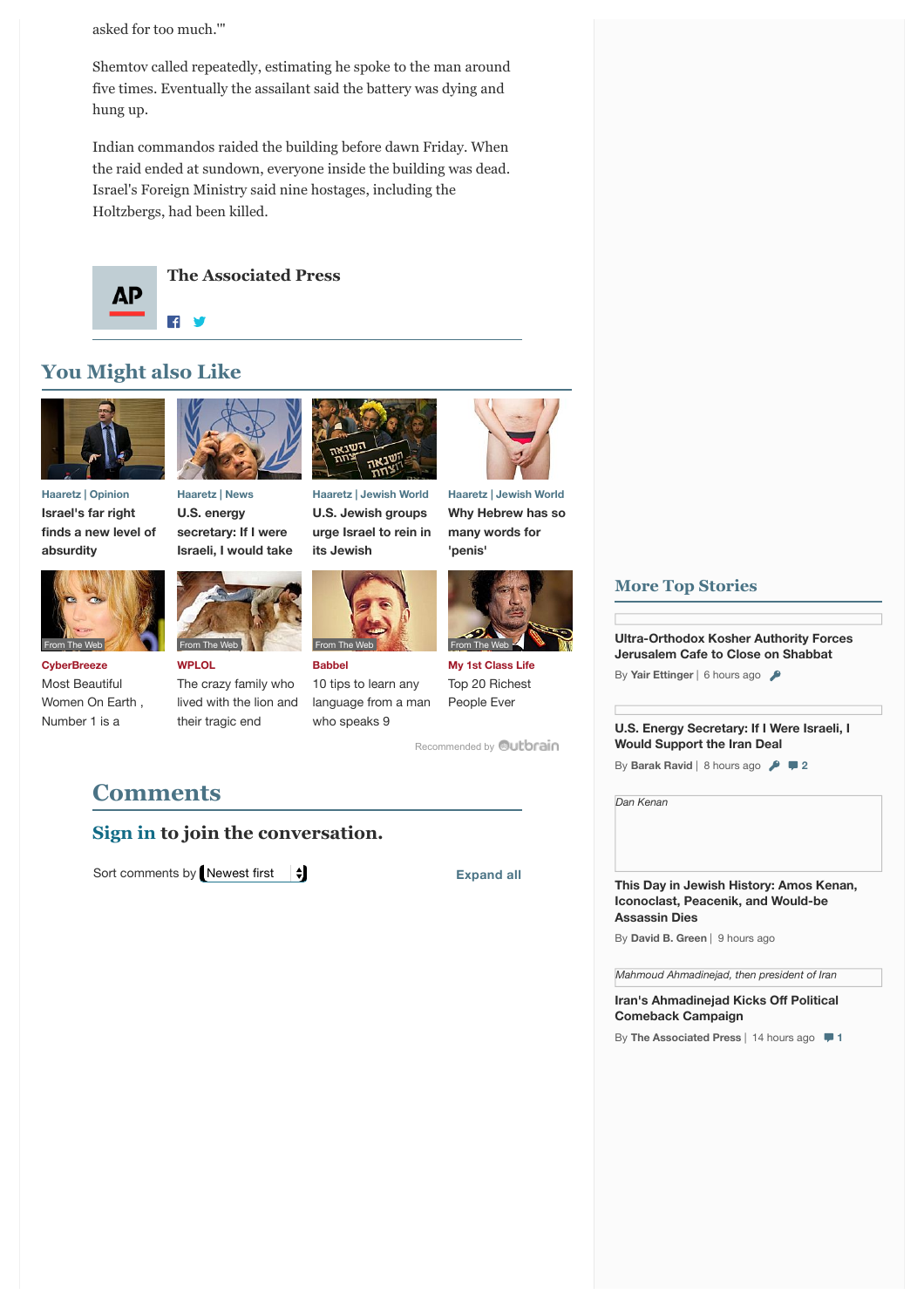#### **©HAARETZ**

# **Get Haaretz Top News Directly to Your Inbox**

**Email \***

Enter email

Please enter your email

#### Sign up

I'd like to receive emails on offers, appeals and commercial info

#### **More From the Web**



**Babbel [10 tips to learn any](http://www.babbel.com/en/magazine/10-tips-from-an-expert?slc=engmag-a1-vid-bv1-tipsandtricks-ob&utm_source=outbrain&utm_medium=cpc&utm_campaign=cd_engall_gen_cde_bv1_polyglot) language from a man who speaks 9**



**WPLOL The crazy family who lived with the [lion and their tragic](http://www.wplol.us/the-crazy-family-who-lived-with-the-lion-and-their-tragic-end/)**



**CyberBreeze Most Beautiful [Women On Earth ,](http://cyber-breeze.com/brace-your-eyes-the-most-beautiful-women-on-earth/?utm_source=Outbrain&utm_medium=referral&utm_campaign=OB-Beautiful-Int-DT) Number 1 is a**



**Soviet Sniper: The [Deadliest Woman in](http://www.ozy.com/flashback/soviet-killer-supreme/38593?utm_source=Outbrain&utm_medium=CPC&utm_campaign=INTL%20-%20All%20Clicks%20ALL%20Devices) WWII**

[Recommended by](http://www.haaretz.com/beta/u-s-rabbi-i-spoke-to-mumbai-terrorist-on-slain-rabbi-s-phone-1.258533#) **Outbrain** 

**[Subscribe to Haaretz today](http://www.haaretz.com/promotions-page)** Only 1\$ for the first month